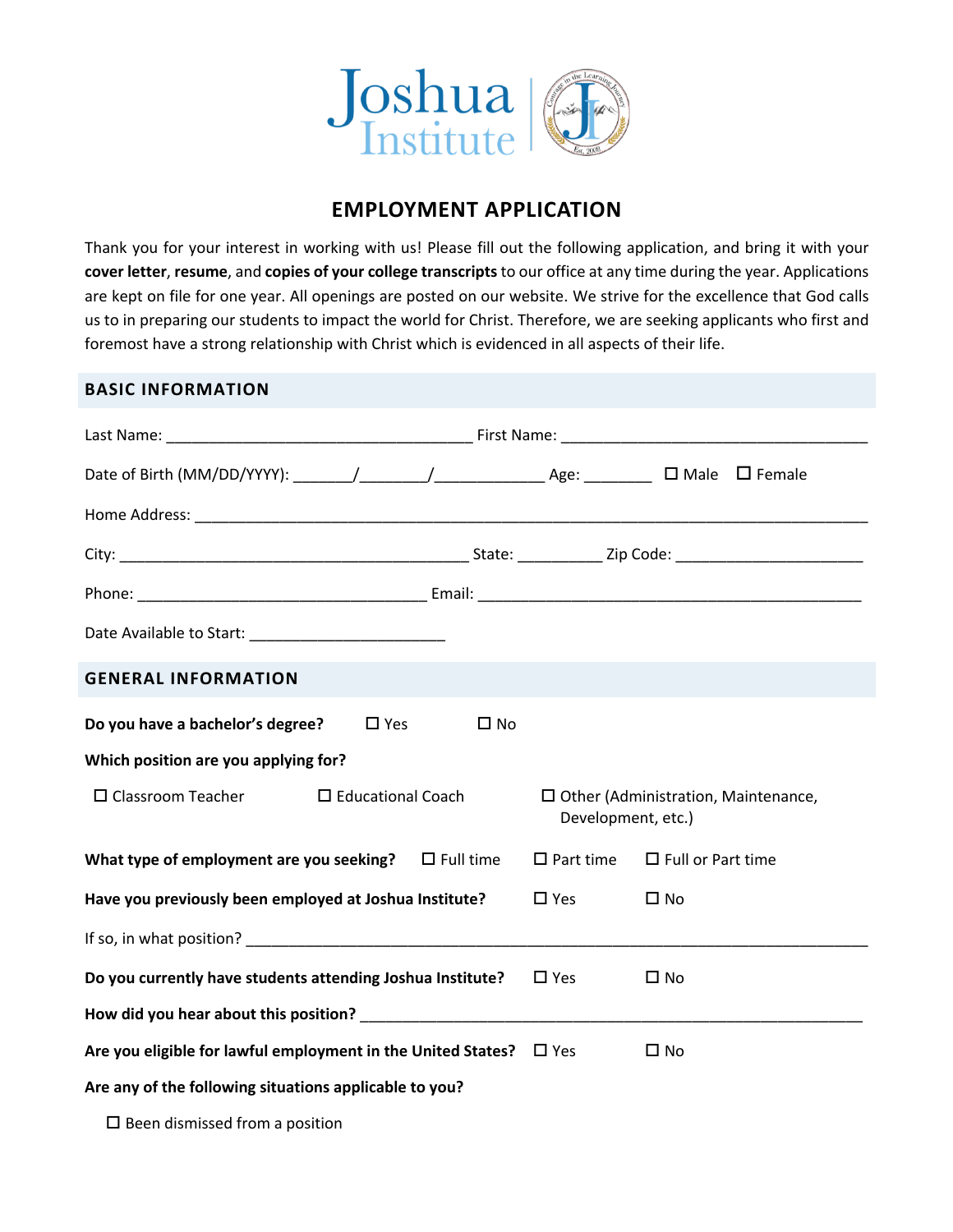| $\Box$ Asked to resign from a position                                                                                                                                                                                                     |
|--------------------------------------------------------------------------------------------------------------------------------------------------------------------------------------------------------------------------------------------|
| $\Box$ Left a job                                                                                                                                                                                                                          |
| $\square$ Convicted, pled guilty, or pled nolo contendere to a felony                                                                                                                                                                      |
| $\Box$ Convicted, pled guilty, or pled nolo contendere to a crime involving child abuse or sexual abuse                                                                                                                                    |
| $\Box$ Had a report of child abuse or sexual activities involving an Early Childhood through 12 <sup>th</sup> grade student or<br>minor filed against you with a school district, Children Services Division, a police agency, or in court |
| $\square$ None of the above                                                                                                                                                                                                                |
|                                                                                                                                                                                                                                            |
|                                                                                                                                                                                                                                            |
| ,我们也不能在这里的人,我们也不能在这里的人,我们也不能在这里的人,我们也不能在这里的人,我们也不能在这里的人,我们也不能在这里的人,我们也不能在这里的人,我们也                                                                                                                                                          |
|                                                                                                                                                                                                                                            |
|                                                                                                                                                                                                                                            |
| ,我们也不能在这里的时候,我们也不能在这里的时候,我们也不能会在这里,我们也不能会在这里的时候,我们也不能会在这里的时候,我们也不能会在这里的时候,我们也不能会                                                                                                                                                           |
|                                                                                                                                                                                                                                            |
| ,我们也不能在这里的人,我们也不能在这里的人,我们也不能在这里的人,我们也不能在这里的人,我们也不能在这里的人,我们也不能在这里的人,我们也不能在这里的人,我们                                                                                                                                                           |
|                                                                                                                                                                                                                                            |
|                                                                                                                                                                                                                                            |
|                                                                                                                                                                                                                                            |
|                                                                                                                                                                                                                                            |
|                                                                                                                                                                                                                                            |
|                                                                                                                                                                                                                                            |
|                                                                                                                                                                                                                                            |
|                                                                                                                                                                                                                                            |
|                                                                                                                                                                                                                                            |
|                                                                                                                                                                                                                                            |
|                                                                                                                                                                                                                                            |
| Have you had experience in disciplining students in the 7 <sup>th</sup> -12 <sup>th</sup> grade? Please explain:                                                                                                                           |
|                                                                                                                                                                                                                                            |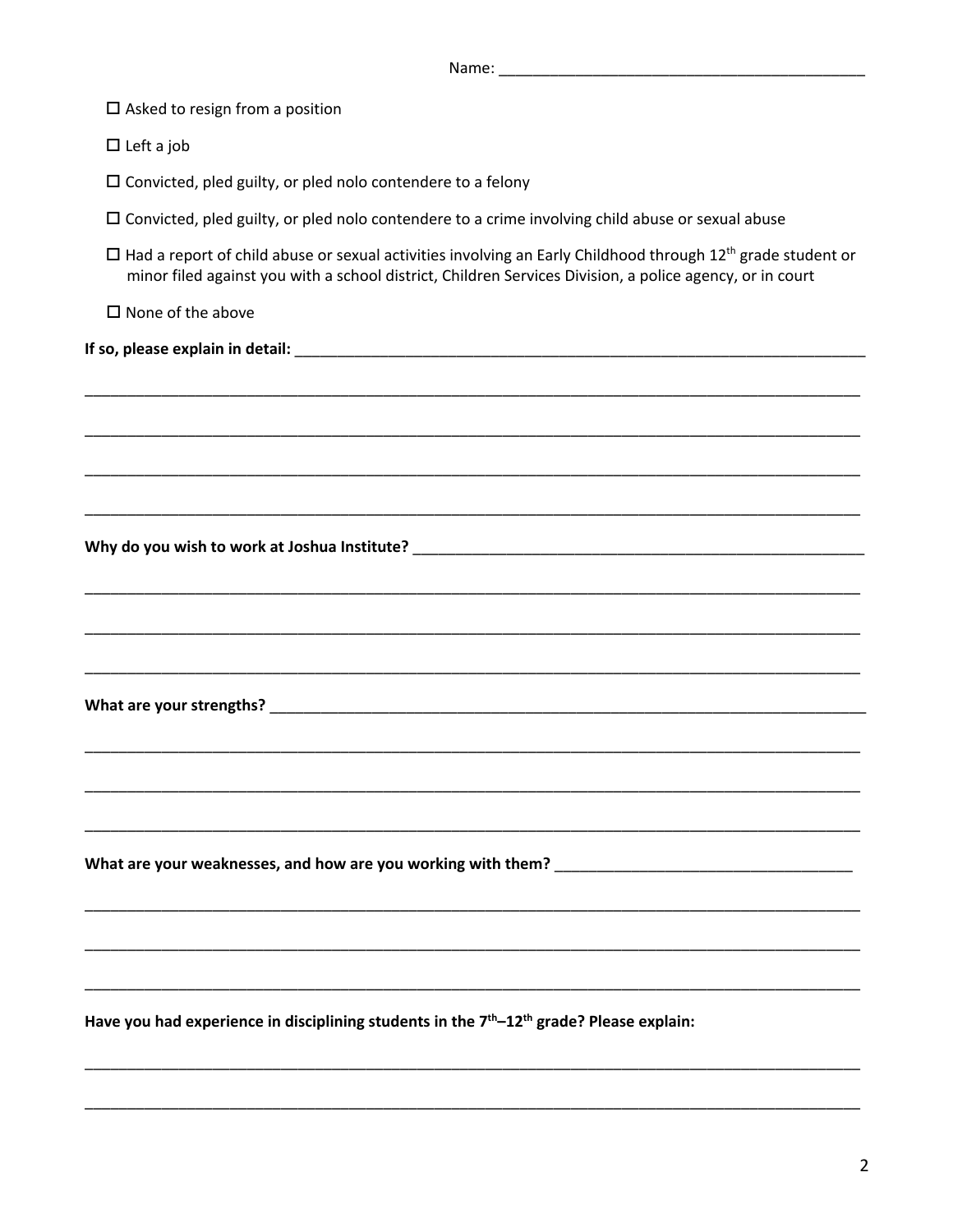## **CHRISTIAN BACKGROUND & COMMITMENT**

As a religious, educational institution, one of our hiring criteria is religious belief, and we reserve the right to hire employees based on this and other professional qualifications. Joshua Institute's right to use religion as a criterion for employment is established by the First Amendment of the Constitution of the United States, the Constitution of the State of Idaho, and federal and state statutes (Title VII, Section 7020702, US Civil Rights Act of 1964). Our Statement of Faith and a description of our Nondenominational Position are located at the end of this document for you to read.

### **After reading:**

- $\Box$  I fully support the Statement of Faith
- $\square$  I support the Statement except for the areas explained below. The exceptions represent either disagreements or items about which I have not yet formed an opinion or conviction.

| Have you accepted Jesus Christ as your personal Lord and Savior?                                                                           |               |              | $\square$ Yes | $\square$ No |
|--------------------------------------------------------------------------------------------------------------------------------------------|---------------|--------------|---------------|--------------|
|                                                                                                                                            |               |              |               |              |
| Do you believe the Bible to be the inspired and infallible Word of God, our final authority in all matters of<br>faith, conduct and truth? | $\square$ Yes | $\square$ No |               |              |
| Please briefly share your Christian testimony, and describe your relationship with Jesus Christ and your                                   |               |              |               |              |
|                                                                                                                                            |               |              |               |              |
|                                                                                                                                            |               |              |               |              |
|                                                                                                                                            |               |              |               |              |
|                                                                                                                                            |               |              |               |              |
|                                                                                                                                            |               |              |               |              |
|                                                                                                                                            |               |              |               |              |
|                                                                                                                                            |               |              |               |              |
|                                                                                                                                            |               |              |               |              |

\_\_\_\_\_\_\_\_\_\_\_\_\_\_\_\_\_\_\_\_\_\_\_\_\_\_\_\_\_\_\_\_\_\_\_\_\_\_\_\_\_\_\_\_\_\_\_\_\_\_\_\_\_\_\_\_\_\_\_\_\_\_\_\_\_\_\_\_\_\_\_\_\_\_\_\_\_\_\_\_\_\_\_\_\_\_\_\_\_\_\_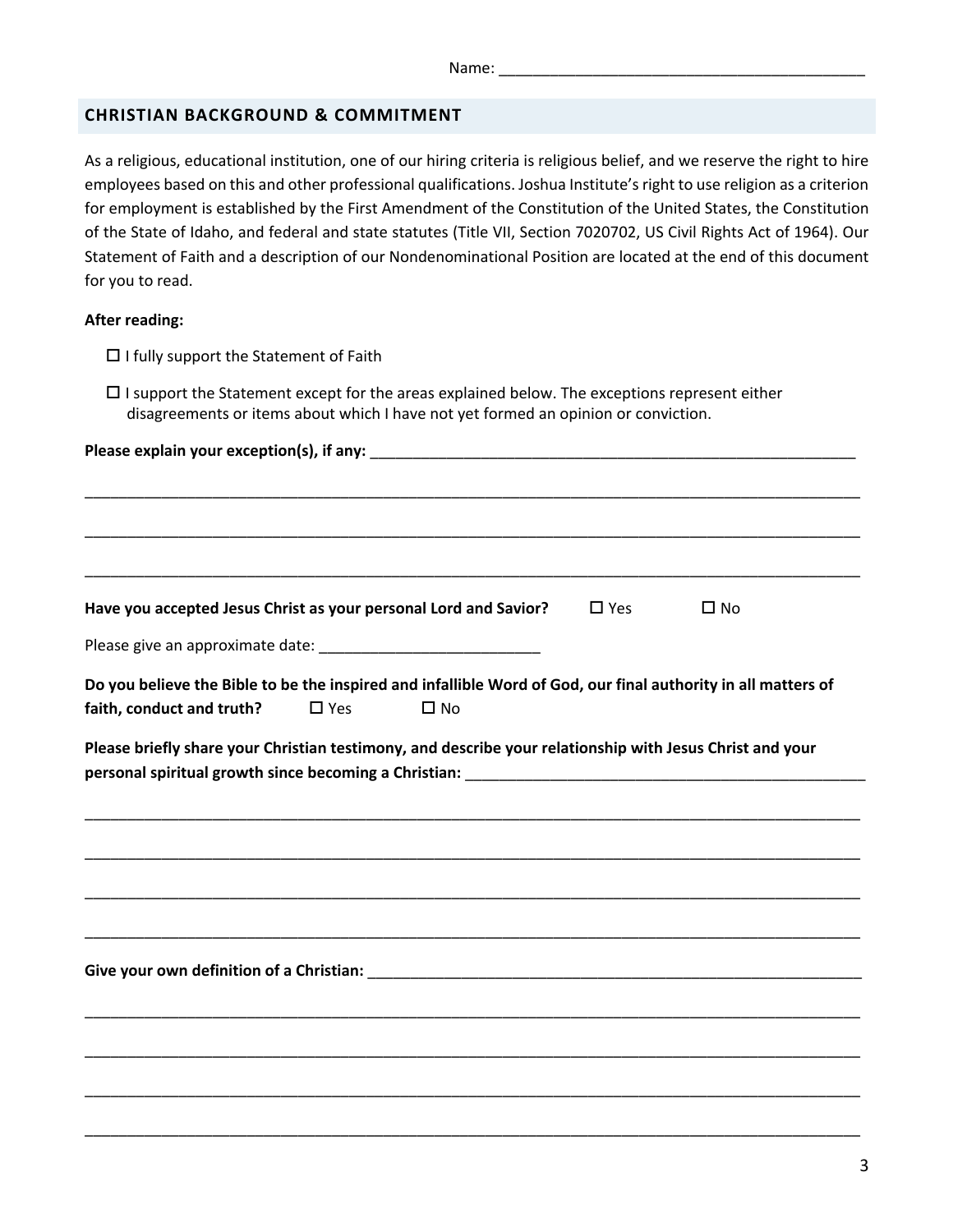| We value the integration of Christianity into our daily experiences at our Academy. Please briefly describe<br>how you might facilitate that integration, when appropriate, in the position you are applying for: |
|-------------------------------------------------------------------------------------------------------------------------------------------------------------------------------------------------------------------|
|                                                                                                                                                                                                                   |
|                                                                                                                                                                                                                   |
|                                                                                                                                                                                                                   |
|                                                                                                                                                                                                                   |
|                                                                                                                                                                                                                   |
|                                                                                                                                                                                                                   |
|                                                                                                                                                                                                                   |
|                                                                                                                                                                                                                   |
|                                                                                                                                                                                                                   |
|                                                                                                                                                                                                                   |
| ,我们也不能在这里的时候,我们也不能在这里的时候,我们也不能会在这里,我们也不能会在这里的时候,我们也不能会在这里的时候,我们也不能会在这里的时候,我们也不能会                                                                                                                                  |
|                                                                                                                                                                                                                   |
| ,我们也不能在这里的时候,我们也不能在这里的时候,我们也不能会在这里的时候,我们也不能会在这里的时候,我们也不能会在这里的时候,我们也不能会在这里的时候,我们也不                                                                                                                                 |
| As a Christian role model, please share your personal attitude toward liquor, tobacco, and matters of<br>recreation and entertainment (movies, shows, music, books, etc.): __________________________________     |
|                                                                                                                                                                                                                   |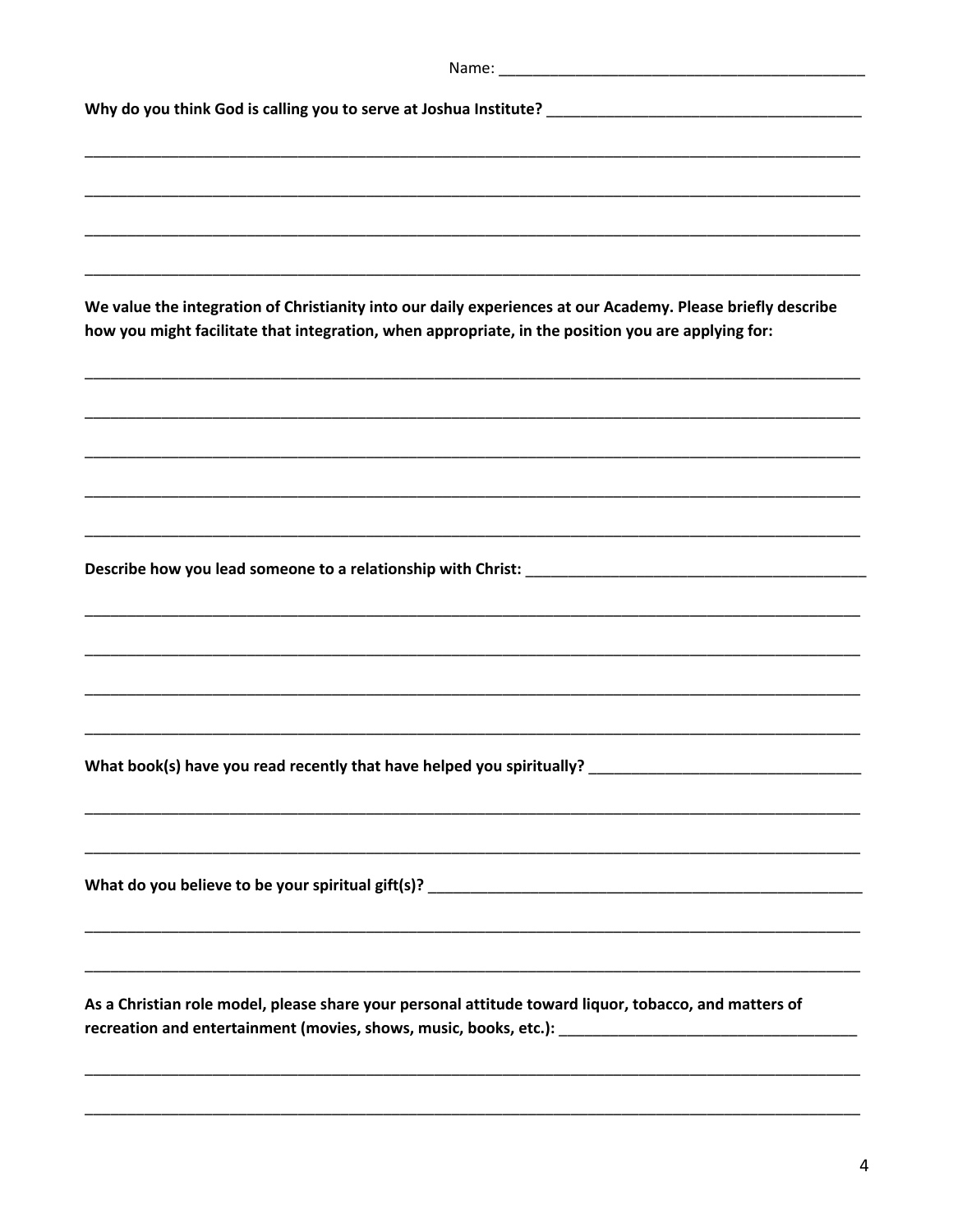|                                                                                       |                                           | What church do you regularly attend? Please tell us the location and how long you have been attending: |  |  |
|---------------------------------------------------------------------------------------|-------------------------------------------|--------------------------------------------------------------------------------------------------------|--|--|
|                                                                                       |                                           |                                                                                                        |  |  |
|                                                                                       |                                           |                                                                                                        |  |  |
| <b>EDUCATIONAL EXPERIENCE</b>                                                         |                                           |                                                                                                        |  |  |
| <b>COLLEGE</b>                                                                        |                                           |                                                                                                        |  |  |
| <b>Did you attend college?</b> □ Yes □ No                                             |                                           |                                                                                                        |  |  |
| <b>Did you graduate?</b> $\Box$ Yes $\Box$ No                                         |                                           | $\Box$ Still attending                                                                                 |  |  |
|                                                                                       |                                           |                                                                                                        |  |  |
|                                                                                       |                                           |                                                                                                        |  |  |
|                                                                                       |                                           |                                                                                                        |  |  |
| Please list any other colleges you have attended (excluding graduate school), if any: |                                           |                                                                                                        |  |  |
|                                                                                       |                                           |                                                                                                        |  |  |
|                                                                                       |                                           |                                                                                                        |  |  |
|                                                                                       |                                           |                                                                                                        |  |  |
|                                                                                       |                                           |                                                                                                        |  |  |
|                                                                                       |                                           |                                                                                                        |  |  |
| <b>GRADUATE SCHOOL</b>                                                                |                                           |                                                                                                        |  |  |
| Have you attended graduate school? $\Box$ Yes                                         |                                           | $\Box$ No                                                                                              |  |  |
| Did you graduate?<br>$\square$ Yes                                                    | $\square$ No<br>$\square$ Still attending |                                                                                                        |  |  |
| Name:                                                                                 |                                           |                                                                                                        |  |  |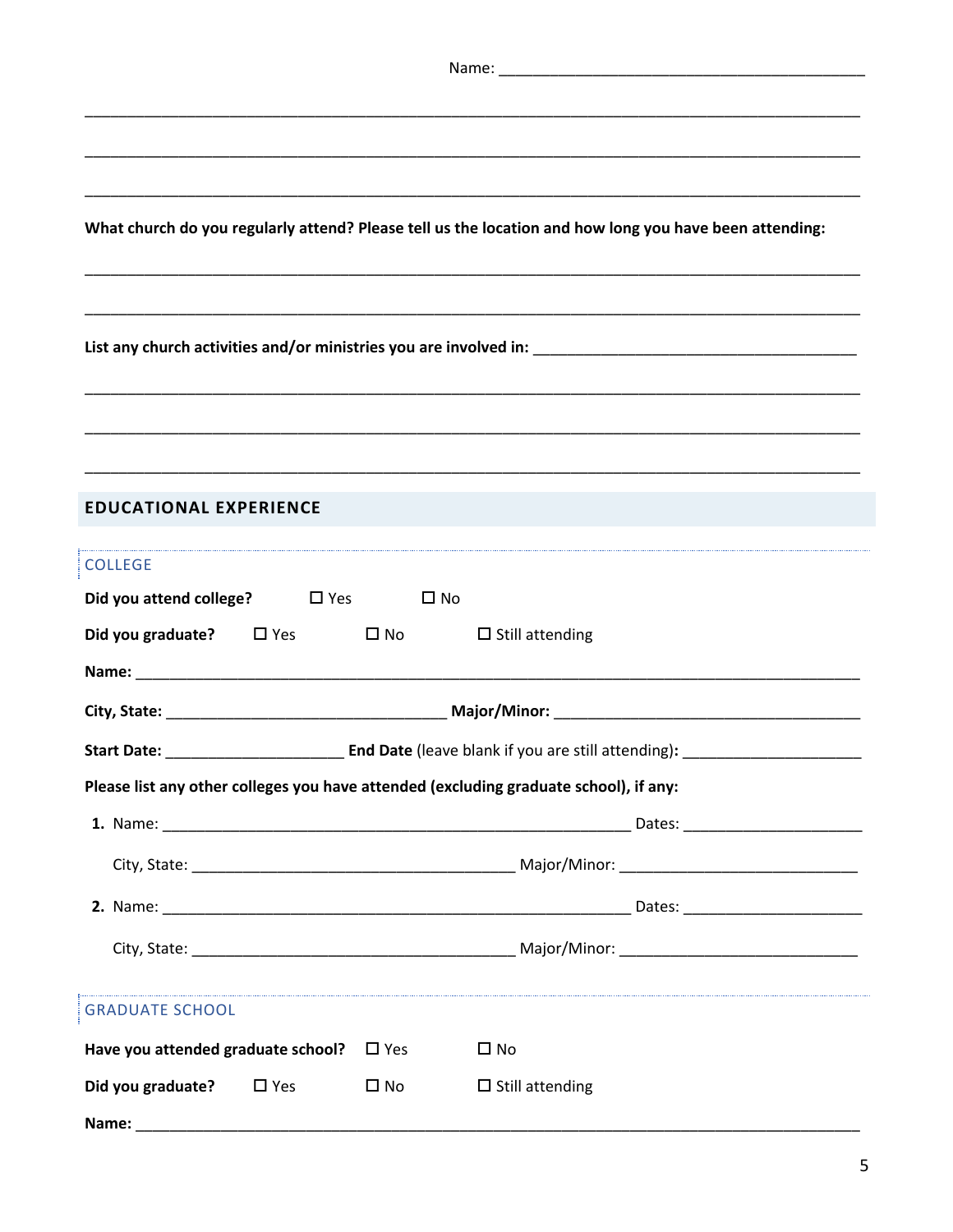| <b>BUSINESS OR TECHNICAL SCHOOL</b>    |                                                                                                                                                                                                                               |  |
|----------------------------------------|-------------------------------------------------------------------------------------------------------------------------------------------------------------------------------------------------------------------------------|--|
|                                        | Have you attended a business or technical school? $\square$ Yes $\square$ No                                                                                                                                                  |  |
|                                        | <b>Did you graduate?</b> $\Box$ Yes $\Box$ No $\Box$ Still attending                                                                                                                                                          |  |
|                                        |                                                                                                                                                                                                                               |  |
|                                        |                                                                                                                                                                                                                               |  |
|                                        |                                                                                                                                                                                                                               |  |
| STUDENT TEACHING EXPERIENCE            |                                                                                                                                                                                                                               |  |
|                                        | Do you have student teaching experience? $\Box$ Yes<br>$\square$ No                                                                                                                                                           |  |
|                                        | Name: Name: Name: Name: Name: Name: Name: Name: Name: Name: Name: Name: Name: Name: Name: Name: Name: Name: Name: Name: Name: Name: Name: Name: Name: Name: Name: Name: Name: Name: Name: Name: Name: Name: Name: Name: Name: |  |
|                                        |                                                                                                                                                                                                                               |  |
|                                        |                                                                                                                                                                                                                               |  |
|                                        |                                                                                                                                                                                                                               |  |
|                                        | Any additional student teaching experience? $\Box$ Yes<br>$\square$ No                                                                                                                                                        |  |
| <b>CHRISTIAN EDUCATION</b>             |                                                                                                                                                                                                                               |  |
|                                        |                                                                                                                                                                                                                               |  |
|                                        |                                                                                                                                                                                                                               |  |
|                                        |                                                                                                                                                                                                                               |  |
|                                        | Have you had any courses in Christian Philosophy of Education?<br>$\square$ Yes<br>$\square$ No                                                                                                                               |  |
|                                        |                                                                                                                                                                                                                               |  |
|                                        |                                                                                                                                                                                                                               |  |
| <b>EMPLOYMENT EXPERIENCE</b>           |                                                                                                                                                                                                                               |  |
| Are you currently employed? $\Box$ Yes | $\square$ No                                                                                                                                                                                                                  |  |
|                                        |                                                                                                                                                                                                                               |  |

\_\_\_\_\_\_\_\_\_\_\_\_\_\_\_\_\_\_\_\_\_\_\_\_\_\_\_\_\_\_\_\_\_\_\_\_\_\_\_\_\_\_\_\_\_\_\_\_\_\_\_\_\_\_\_\_\_\_\_\_\_\_\_\_\_\_\_\_\_\_\_\_\_\_\_\_\_\_\_\_\_\_\_\_\_\_\_\_\_\_\_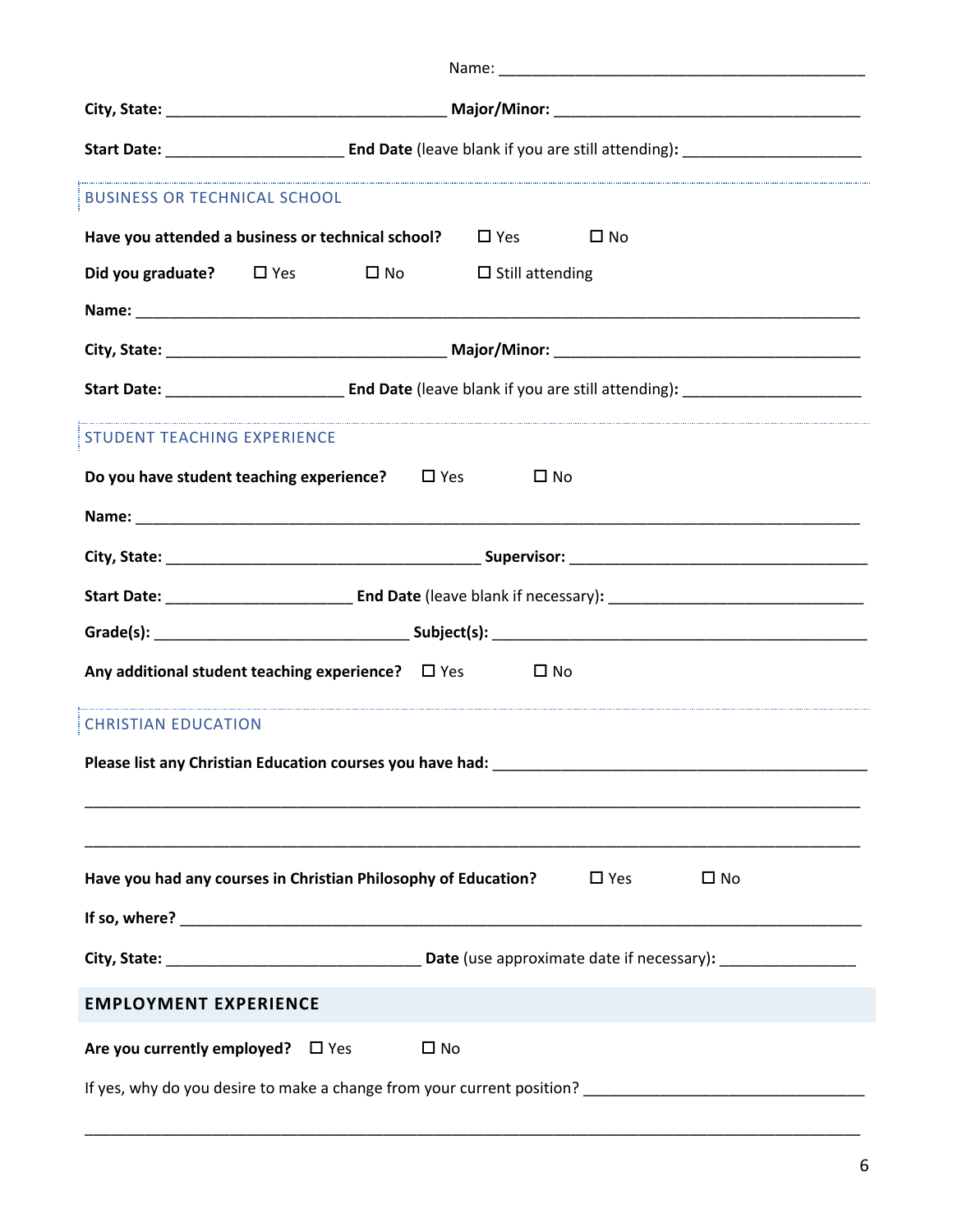|  | Have there been any gaps longer than 3 months in your employment history? $\Box$ Yes |  |              | $\square$ No |
|--|--------------------------------------------------------------------------------------|--|--------------|--------------|
|  |                                                                                      |  |              |              |
|  |                                                                                      |  |              |              |
|  |                                                                                      |  |              |              |
|  | <b>TEACHING EXPERIENCE</b>                                                           |  |              |              |
|  | Do you have teaching experience? $\Box$ Yes                                          |  | $\square$ No |              |
|  | Number of years of certified teaching experience in:                                 |  |              |              |
|  |                                                                                      |  |              |              |
|  |                                                                                      |  |              |              |
|  |                                                                                      |  |              |              |
|  |                                                                                      |  |              |              |
|  |                                                                                      |  |              |              |
|  |                                                                                      |  |              |              |
|  |                                                                                      |  |              |              |
|  |                                                                                      |  |              |              |
|  | Please list any other schools you have taught at, if any:                            |  |              |              |
|  |                                                                                      |  |              |              |
|  |                                                                                      |  |              |              |
|  |                                                                                      |  |              |              |
|  |                                                                                      |  |              |              |
|  |                                                                                      |  |              |              |
|  |                                                                                      |  |              |              |
|  |                                                                                      |  |              |              |
|  |                                                                                      |  |              |              |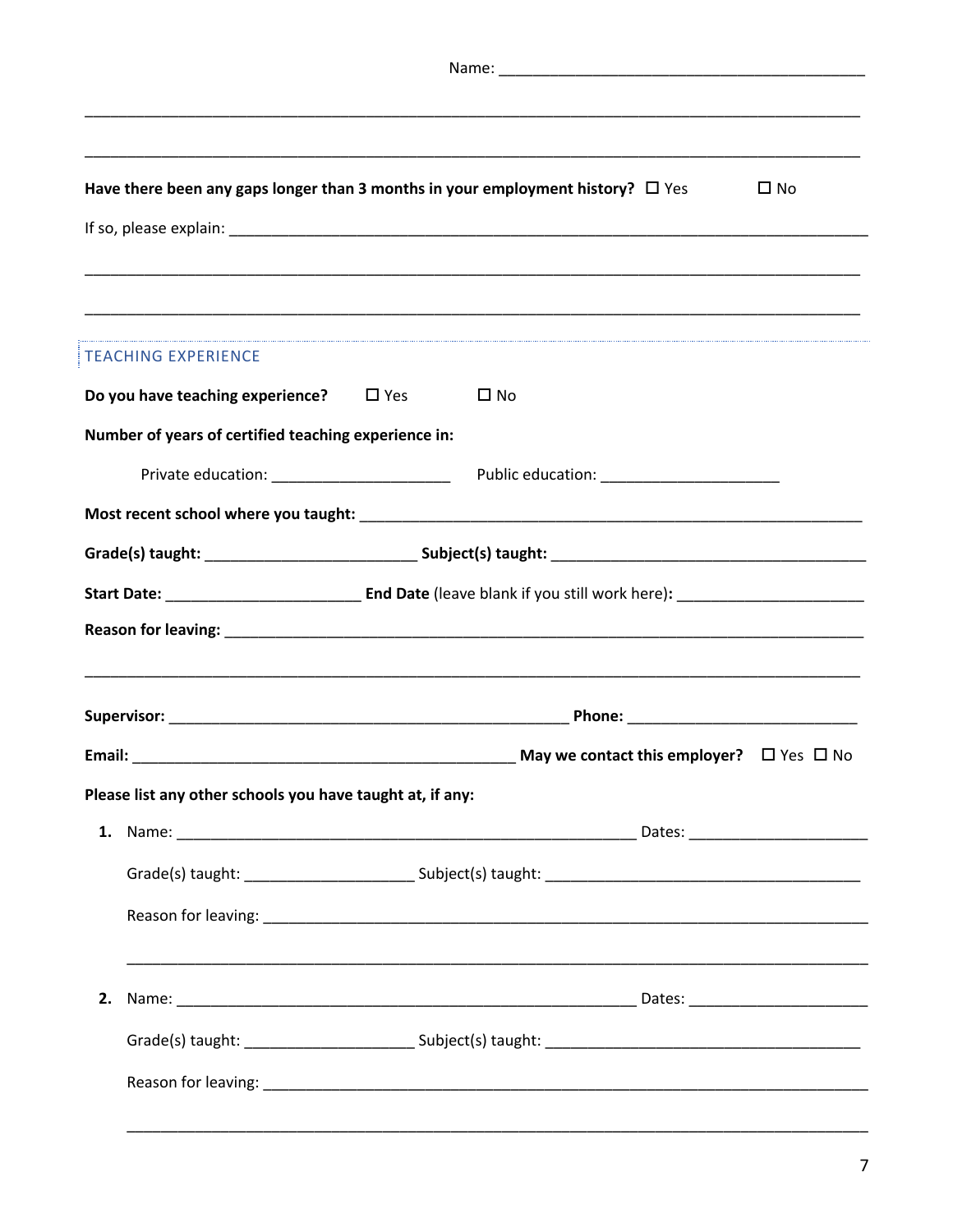| <b>TEACHING CERTIFICATE(S)</b>                                                                     |
|----------------------------------------------------------------------------------------------------|
| Do you have a current state teaching certificate?<br>$\Box$ Yes<br>$\square$ No                    |
|                                                                                                    |
|                                                                                                    |
| Do you have a current Association of Christian Schools International (ACSI) teaching certificate?  |
|                                                                                                    |
|                                                                                                    |
| OTHER EMPLOYMENT EXPERIENCE                                                                        |
| If you have different or additional employment experience, please list your most recent job first. |
|                                                                                                    |
|                                                                                                    |
|                                                                                                    |
|                                                                                                    |
|                                                                                                    |
| Do you still work for this employer? $\Box$ Yes<br>$\square$ No                                    |
|                                                                                                    |
| Reason for leaving:                                                                                |
|                                                                                                    |
|                                                                                                    |
|                                                                                                    |
|                                                                                                    |
|                                                                                                    |
| May we contact this employer? $\Box$ Yes<br>$\square$ No                                           |
|                                                                                                    |
|                                                                                                    |
|                                                                                                    |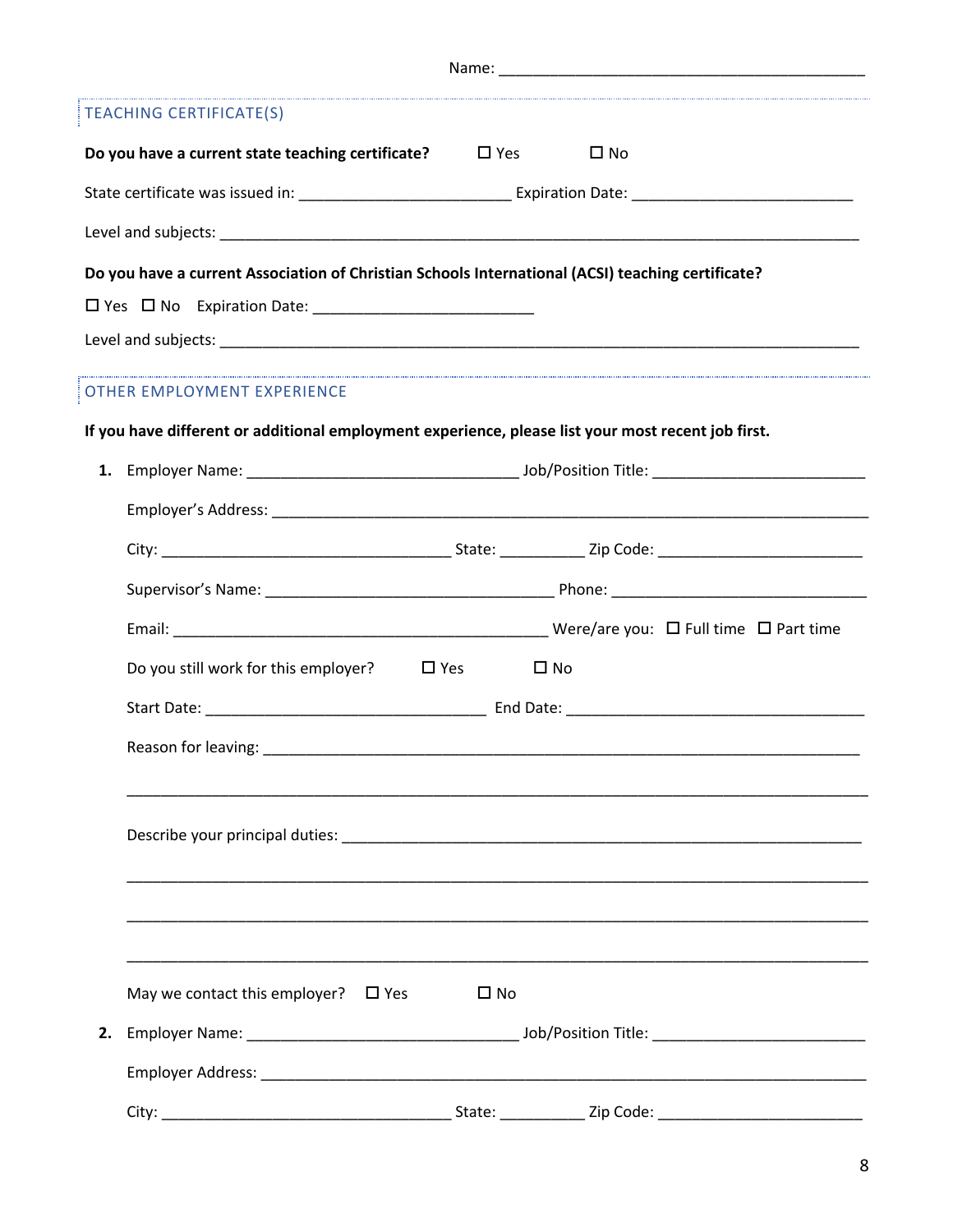| Do you still work for this employer? $\Box$ Yes |              | $\square$ No |
|-------------------------------------------------|--------------|--------------|
|                                                 |              |              |
|                                                 |              |              |
|                                                 |              |              |
|                                                 |              |              |
| May we contact this employer? $\Box$ Yes        | $\square$ No |              |
|                                                 |              |              |
|                                                 |              |              |
|                                                 |              |              |
|                                                 |              |              |
|                                                 |              |              |
| Do you still work for this employer? $\Box$ Yes |              | $\square$ No |
|                                                 |              |              |
|                                                 |              |              |
|                                                 |              |              |
|                                                 |              |              |
| May we contact this employer? $\Box$ Yes        | $\square$ No |              |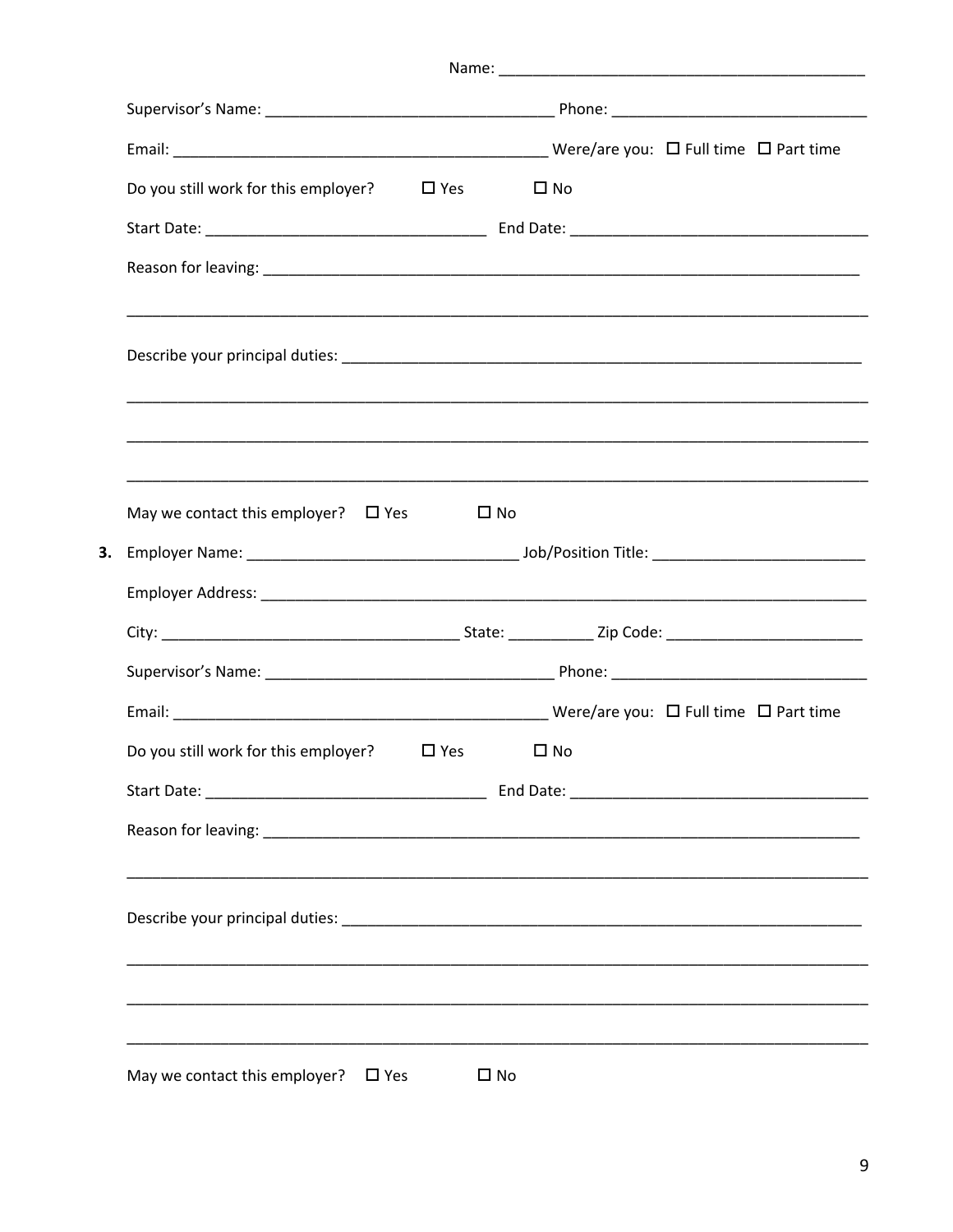|                               | List other work experience that may be significant for the position you are applying for: ___________________                                                                                                  |
|-------------------------------|----------------------------------------------------------------------------------------------------------------------------------------------------------------------------------------------------------------|
|                               |                                                                                                                                                                                                                |
|                               |                                                                                                                                                                                                                |
|                               |                                                                                                                                                                                                                |
|                               |                                                                                                                                                                                                                |
|                               |                                                                                                                                                                                                                |
|                               |                                                                                                                                                                                                                |
|                               |                                                                                                                                                                                                                |
|                               |                                                                                                                                                                                                                |
| <b>REFERENCES</b>             |                                                                                                                                                                                                                |
| <b>CHRISTIAN REFERENCES</b>   |                                                                                                                                                                                                                |
|                               | Please give two references who are qualified to speak of your Christian character and witness (i.e., pastor,<br>mentor, ministry leader, etc.). Please do not list family members or relatives for references. |
| <b>Christian Reference #1</b> |                                                                                                                                                                                                                |
|                               |                                                                                                                                                                                                                |
|                               |                                                                                                                                                                                                                |
|                               |                                                                                                                                                                                                                |
| <b>Christian Reference #2</b> |                                                                                                                                                                                                                |
|                               |                                                                                                                                                                                                                |
|                               |                                                                                                                                                                                                                |
|                               |                                                                                                                                                                                                                |
|                               |                                                                                                                                                                                                                |

# PROFESSIONAL EXPERIENCE & TRAINING REFERENCES

Please provide two references who are qualified to speak to your professional training and experience. New/future graduates should include a professor in your major AND your most recent student teaching supervisor.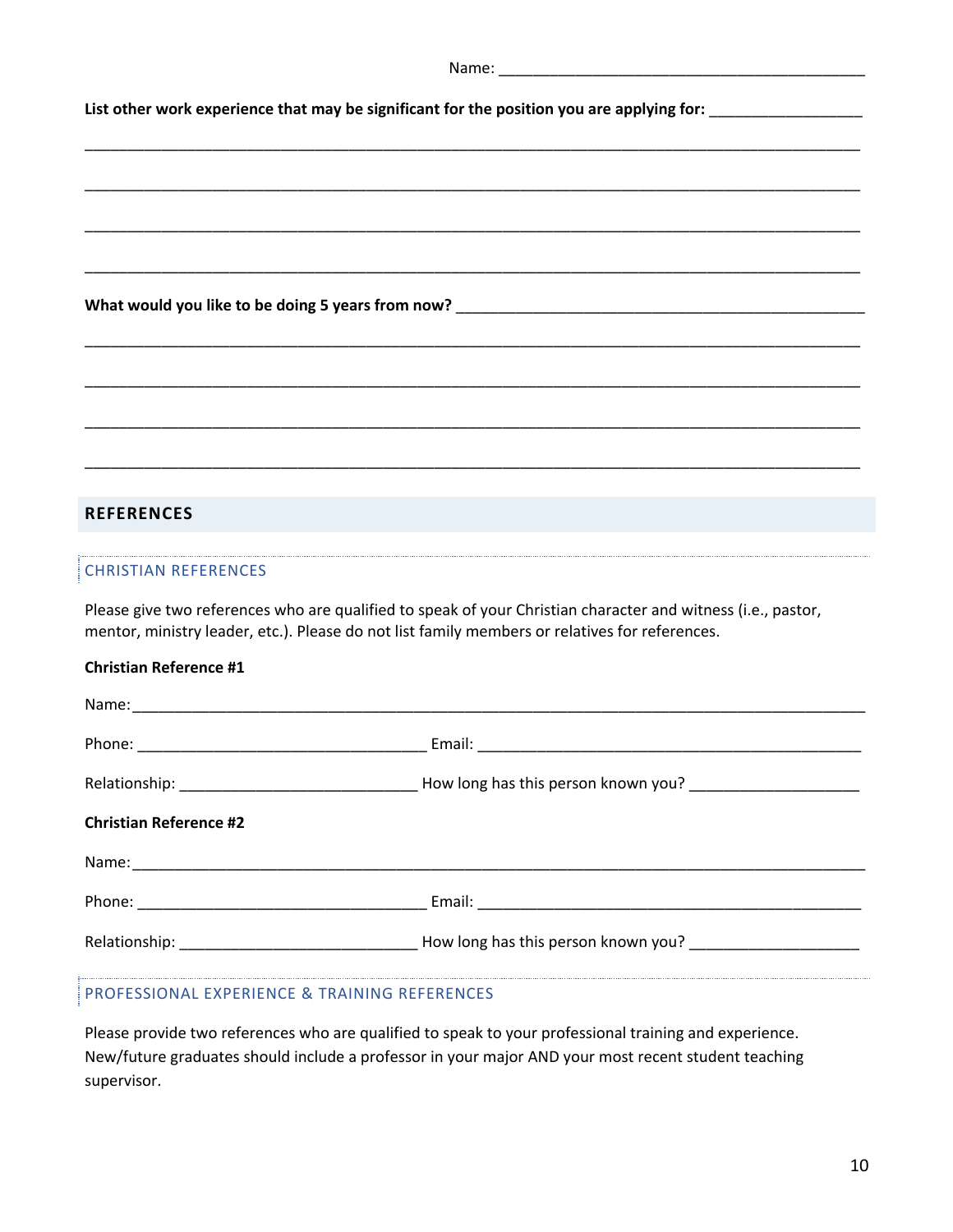| <b>Professional Experience &amp; Training Reference #1</b> |                                     |  |
|------------------------------------------------------------|-------------------------------------|--|
|                                                            |                                     |  |
|                                                            |                                     |  |
|                                                            |                                     |  |
| <b>Professional Experience &amp; Training Reference #2</b> |                                     |  |
|                                                            |                                     |  |
|                                                            |                                     |  |
|                                                            | How long has this person known you? |  |

# **APPLICANT'S ACKNOWLEDGMENT & AGREEMENT**

Joshua Institute does not discriminate in its employment practices against any person because of race, sex, color, or national/ethnic origin. As a religious, educational institution, one of our hiring criteria is religious belief, and we reserve the right to hire employees based on this and other professional qualifications. The right to use religion as a criterion for employment is established by the First Amendment of the Constitution of the United States, the Constitution of the State of Idaho, and federal and state statutes (Title VII, Section 702-703, US Civil Rights Act of 1964).

I hereby authorize Joshua Institute to obtain a background check of me from SecureSearch.

I authorize Joshua Institute to inquire about my work and personal history and verify all data given in my application for employment, related papers, or oral interviews. I authorize the giving and receiving of any information requested by Joshua Institute, and I release from liability any person, organization, or company giving or receiving any such information.

I declare that I have never been prosecuted or convicted of child abuse and that with regard to my personal, moral, and ethical character and conduct as of this date, I am not now, nor have I been in the past, engaged in inappropriate conduct toward minors, nor do I have inclinations toward such conduct (inappropriate conduct as defined by the following: homosexuality, verbal, physical or sexual abuse of minors as stated under Idaho law).

I hereby certify that the facts set forth in this initial application are true and complete to the best of my knowledge. I understand that discovery of falsification of any statement or significant omission of fact may prevent me from being hired, and if hired, may subject me to immediate dismissal.

| <b>Printed Name:</b> |  |
|----------------------|--|
|                      |  |

**Signature:** \_\_\_\_\_\_\_\_\_\_\_\_\_\_\_\_\_\_\_\_\_\_\_\_\_\_\_\_\_\_\_\_\_\_\_\_\_\_\_\_\_\_\_\_\_\_\_\_ **Date:** \_\_\_\_\_\_\_\_\_\_\_\_\_\_\_\_\_\_\_\_\_\_\_\_\_\_\_\_\_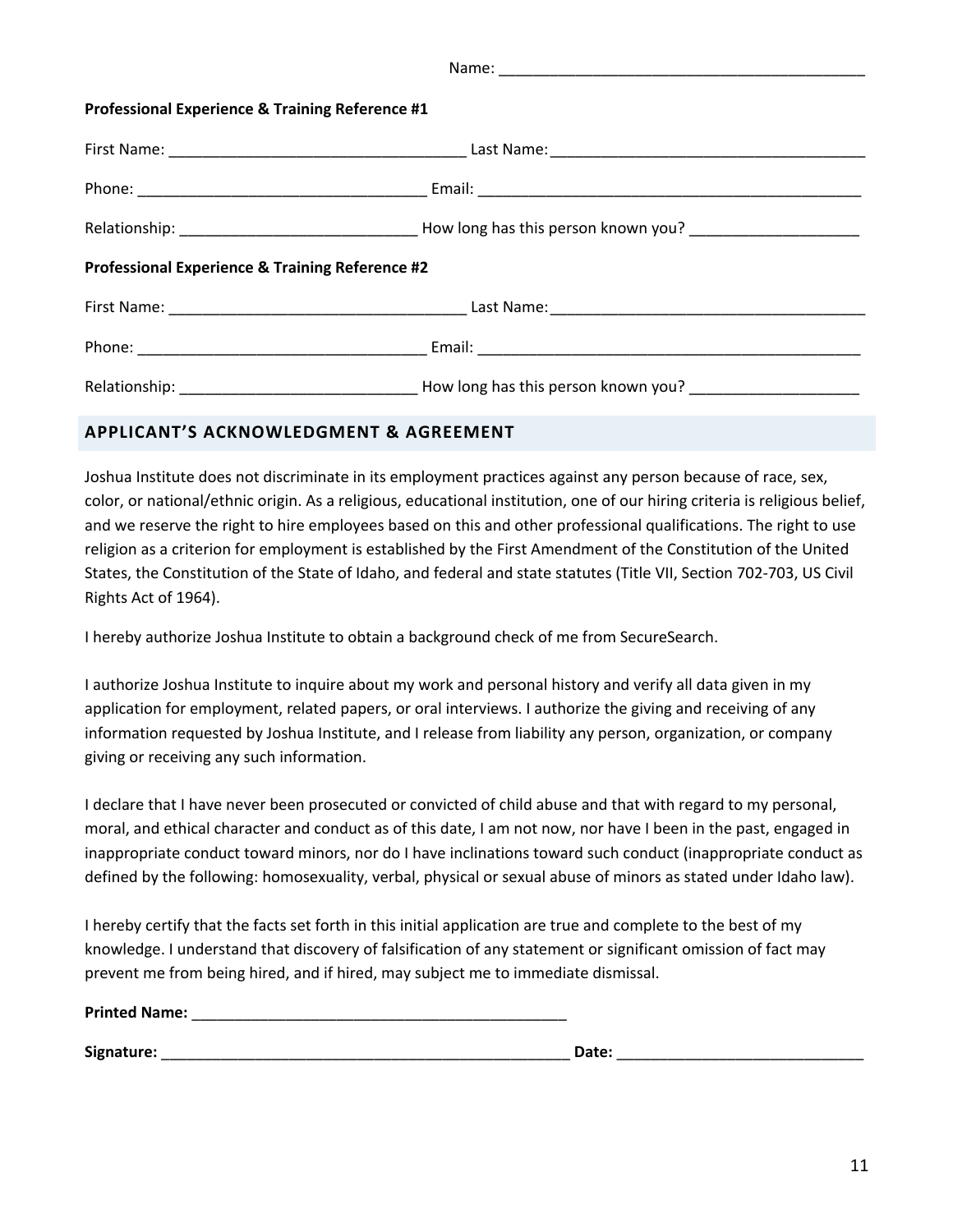Thank you for filling out this application. Please turn in this application, your cover letter, resume and college transcripts to our office at:

# **Joshua Institute 2150 W Cherry Lane Meridian, ID 83642**

If you have any questions, do not hesitate to call us at 208-893-5130 or email bcollingwood@joshuainstitute.org.

# **STATEMENT OF FAITH**

### **SCRIPTURE**

We believe the Bible is the Word of God, and therefore, our supreme authority. The Old and New Testaments, inerrant in their original manuscripts, were written by humans under the inspiration of the Holy Spirit. They are the complete revelation of God's will for the salvation of men, as well as our source of authority, instruction, encouragement and conviction. We do not accept any other testament, documents, or revelations claiming similarly divine inspiration. We consider any such claims to be false and heretical (Matt. 5:17-20; Jn. 10:35; 2 Tim. 3:16; 2 Pet. 1:20, 21).

#### ONE GOD

We believe in one God who is infinitely perfect, unchanging, all-knowing, all-powerful, wholly sovereign, and present everywhere. He exists eternally in three persons: the Father, Son and Holy Spirit (Gen. 1:1-2; Deut. 6:4; Mt. 28:19; 1 Jn. 1:1-2, 5:7).

#### THE FATHER

God the Father, our Creator and Redeemer, is mercifully and sovereignly involved in his creation. Recognizing, praising, and living for his glory is the ultimate purpose of our lives (Ps. 86:12; 104:24, 147:5; Is. 63:16-17, 64:8-9; Mt. 5:16, 48).

#### THE SON

We believe in the deity of Jesus Christ, who has existed eternally with the Father and the Spirit and is the Father's only begotten Son. Christ is fully God and fully man. We believe in his virgin birth, in his sinless life, in his atoning death on the cross, in his resurrection from the dead, in his ascension into heaven where he sits at the right hand of the Father, and in his eventual return to earth in power and glory (Matt. 1:22-23; Luke 1:34-35; Jn. 1:1-18, 3:16; 1 Cor. 15:3-4; Col. 2:9; Heb. 1:1-3; 1 Jn. 3:5).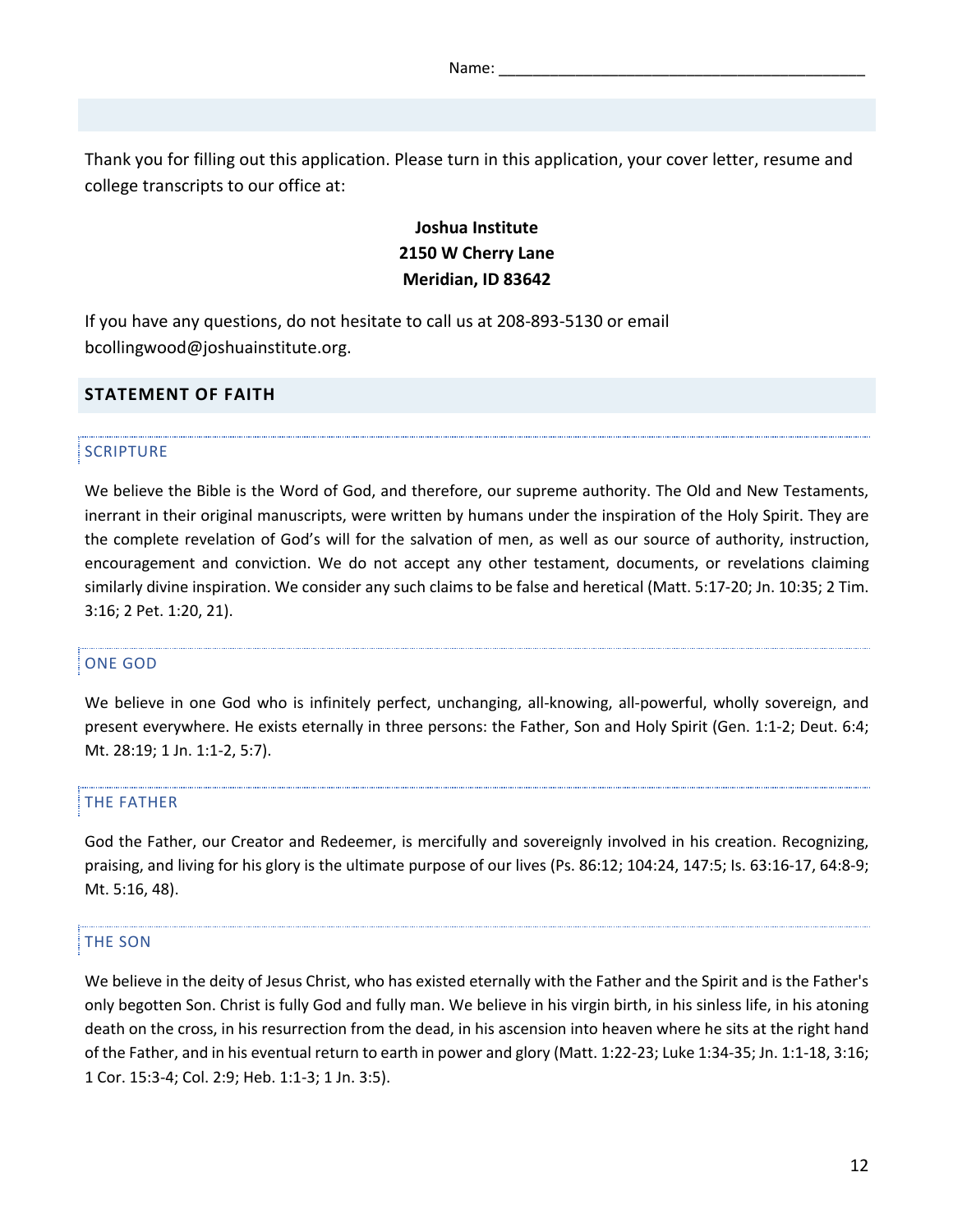#### THE HOLY SPIRIT

The Holy Spirit was sent to fully indwell, renew, guide, teach, and empower believers. He was sent to convict the world of sin, righteousness, and judgment, giving hope that many who deny Christ will repent of their sins and believe in him (Jn. 16:5-11, 16-26; Acts 1:8, 15:16; Eph. 1:13,14; Tit. 3:5).

#### MANKIND & THE FALL

Man (male and female) was created in the image of God and were originally in perfect relationship with him. However, this relationship was broken when man sinned against God, resulting in the physical and spiritual death of humanity. We believe we are all born with a sin nature and can only be saved through the atoning work of Jesus Christ (Gen. 1:26-27; 3; Jn.14:6; Acts 4:12; Rom. 1:18-3:20).

#### SALVATION

Salvation from sin and restoration of our relationship with God is available only through the work of Christ on the cross. Only those who repent of their sins and believe in Christ are born again of the Holy Spirit, receive the gift of eternal life in heaven, become children of God, and are empowered to live a life of obedience (Acts 2:38; Rom. 3:21-26, 10:9-10; 1 Pet. 1:3-5).

### THE UNIVERSAL CHURCH

The universal church consists of all those who believe in Jesus Christ. Christ is the head of the body–the church– which he has commissioned to go into all the world as his witness, preaching the gospel message of salvation to all nations (Matt. 28:18-20; Rom. 1:4; 1 Cor. 12:13; Eph. 1:22-23).

## THE LOCAL CHURCH

The local church is a body of believers in Christ joined together for the local worship of God, edification through his Word, prayer, fellowship, proclamation of the gospel, and observance of the ordinances of baptism and the Lord's Supper (Luke 22:17-20; Acts 2:42-47, 10:47-48; 1 Cor. 11:23-32).

#### CHRIST'S RETURN

The second coming of Jesus Christ, in which he will establish his kingdom on earth, is imminent and will be personal and visible. This is the believer's blessed hope, and as a vital truth, is an incentive for holy living and faithful service (Acts 1:9-11; Tit. 2:13; 1 Pet. 1:13; 2 Pet. 3:11).

#### RESURRECTION & JUDGMENT

There shall be a bodily resurrection of the dead, both the just and the unjust. For the former, there will be a resurrection unto life, for the latter, a resurrection unto judgment (Matt. 25:31-46; Heb. 9:27).